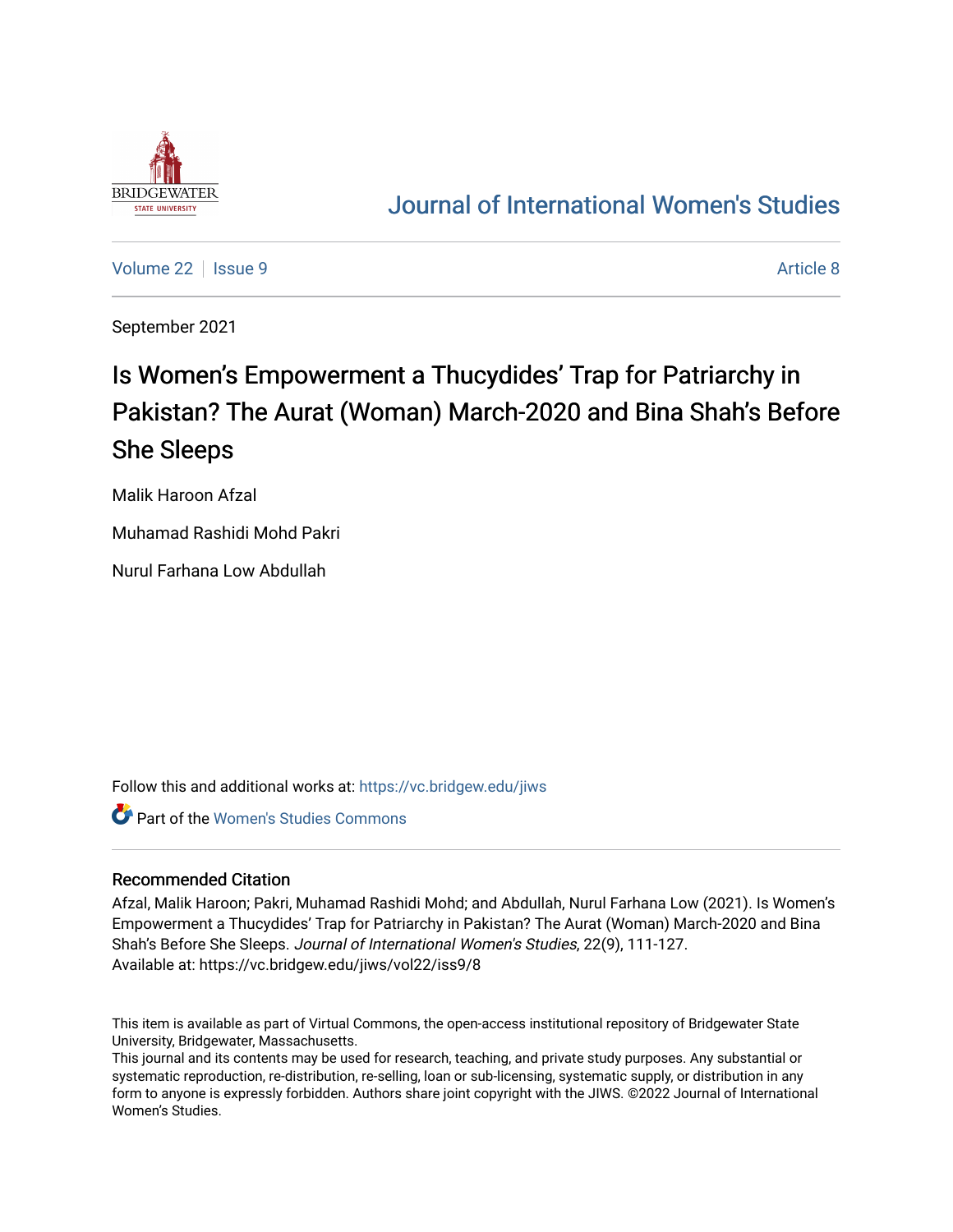Afzal et al.: Is Women's Empowerment a Thucydides' Trap for Patriarchy in Pakistan?

This journal and its contents may be used for research, teaching and private study purposes. Any substantial or systematic reproduction, re-distribution, re-selling, loan or sub-licensing, systematic supply or distribution in any form to anyone is expressly forbidden. ©2021 Journal of International Women's Studies.

## **Is Women's Empowerment a** *Thucydides' Trap[1](#page-1-0)* **for Patriarchy in Pakistan? The** *Aurat*  **(Woman) March-2020 and Bina Shah's** *Before She Sleeps*

By Malik Haroon Afzal<sup>[2](#page-1-1)</sup>, Muhamad Rashidi Mohd Pakri<sup>[3](#page-1-2)</sup>, Nurul Farhana Low Abdullah<sup>[4](#page-1-3)</sup>

## **Abstract**

The *Aurat* (literal meaning, "woman" in Urdu) March, first organized in Pakistan on International Women's Day in 2018, fanned the fire of feminist struggle in Pakistan. Since its inception, Pakistan's patriarchy has tried to supress rising feminist voices. Last year (2020), the effort to supress these voices reached an exceptional level. Feminists faced a storm of opposition in the form of counter-marches and counter-narratives which were motivated mainly by the patriarchal agency of the country. This situation provides the basis for a critical examination of the deeply rooted patriarchal mind set, with reference to the prevailing gender politics of Pakistan. However, this paper studies this recent development of Pakistani feminism by contextualizing it within Greenblatt's constructs of power, subversion, and containment, with particular reference to Bina Shah's novel *Before She Sleeps*. By contextualizing the selected novel within the recent feminist development, this paper unmasks the way patriarchy responds to it and tries to contain it. This paper relies on the New Historicist approach to examine the feminist voices in the selected novel. For this purpose, the novel has been read in the backdrop of the feminist narrative of The *Aurat* March as manifested in different slogans of the march. By doing so, the paper highlights the containment strategies that were employed by the patriarchal agency in Pakistan as well as its manifestation in the contemporary Pakistani Anglophone literature. However, the study finds that the patriarchal agency in Pakistan employs various containment strategies—in the form of narratives of honour and domesticity—to contain the subversion it faces in the form of The *Aurat* March, and Shah's novel textualizes the situation with utmost clarity. And instead of surrendering to the normative patriarchal structure, it offers the possibility of negotiation and change.

*Keywords:* Pakistani feminism, Aurat March, New historicism, Subversion, Containment

<span id="page-1-0"></span><sup>&</sup>lt;sup>1</sup> Thucydides' Trap—the term first used by Graham T. Allison (2017) in the case of Sino-American rivalry—derives from the rivalry between Athens and Sparta. It connotes a threat felt by the already established power from an emerging power that ultimately results in war. This paper considers the rising Pakistani feminism as an emerging power that has threatened the already established patriarchal agency of Pakistan.

<span id="page-1-1"></span><sup>&</sup>lt;sup>2</sup> Malik Haroon Afzal is a doctoral student in the School of Humanities at University Sains Malaysia. His current research interests include cultural politics, Pakistani feminism, and Pakistani Anglophone fiction. He has also taught literary theory and criticism, postcolonial literature, and Shakespearean literature at University of Lahore, Gujrat Campus, Pakistan. Email: mharoon176@gmail.com

<span id="page-1-2"></span><sup>&</sup>lt;sup>3</sup> Muhamad Rashidi Mohd Pakri is an Associate Professor of English in the School of Humanities, University Sains Malaysia. He earned his PhD from the University of Malaya, Malaysia. His research interests include colonial literature and history, postcolonial criticism, biographical writing, and Malaysian English Literature.

<span id="page-1-3"></span><sup>4</sup> Nurul Farhana Low Abdullah is Senior lecturer in the School of Humanities, University Sains Malaysia. She received her PhD from the University of Malaya. Her research interests include Shakespearean studies and literary criticism.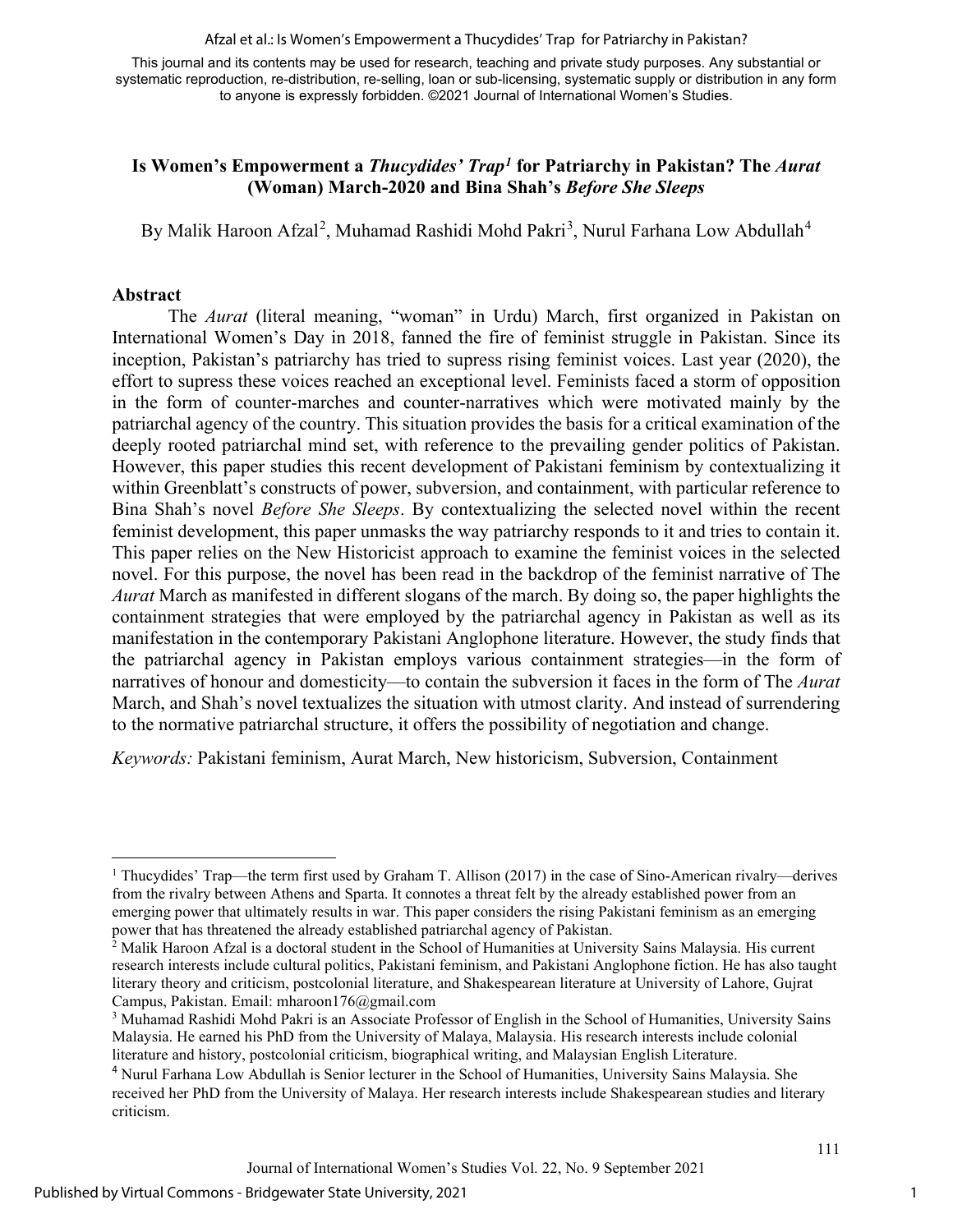### **Introduction**

*Aurat<sup>[5](#page-2-0)</sup>* (literal meaning, "woman" in Hindi) March 2020 rejuvenated the spirit of feminists in Pakistan while infuriating patriarchal Pakistani society. The march was organized by educated liberal women in Pakistan (Asher, 2020). However, a theatre of hot debates among the women right's activists and the rest of the Pakistani society yielded this important question about gender politics in Pakistan: Is women's empowerment a *Thucydides trap* for men in Pakistan? The paper strives to answer this question by examining documents (newspaper articles, interviews of the social activists, and slogans of the *Aurat* March) produced in the wake of this movement. In addition to this, it also shows the way these very recent voices of Pakistani feminism are reflected in the contemporary Anglophone literary discourse of Pakistan, particularly by Bina Shah's novel *Before She Sleeps*. The study uses the New Historicist approach to bring forth the textualization of Pakistani feminism in Pakistani literary discourse with particular reference to *Aurat* March 2020 and Bina Shah's selected novel.

The first *Aurat* March was organised in the main cities of Pakistan on March 8, 2018 by the mainstream women rights' organizations of Pakistan such as *Hum Auraten* (We the Women), Women Democratic Front (WDF), and Women Action Forum etc. (Azeem, 2020). The manifesto of these rallying organizations was claimed to be a standing against gender-based violence, gender disparity, and honour killing, but the taunting and gallantly unconventional slogans—*mera jism meri marzi* (My Body My Choice); *tired of dic(k)tatorship*; *my body is not your battleground* and many more—infuriated both men and women in Pakistan. Men considered these slogans to be an attack on socio-religious norms, whereas women viewed them as being against the sanctity and dignity of womanhood (Mohydin, 2020). Last year, these empowered women who were fighting for the rights of underprivileged women organised a third successful march that bore the worst forms of criticism from people around the country (Asher, 2020; Jalil, 2020; Najeeb, 2020). However, criticism within the socio-political circles of Pakistan subsequently lead to a counter march—the *Hayya* (Decency) March—organised by *Jamat-e-Islami* (Islamic Organization), to counter the *Aurat* March narrative. Figures 1, 2, and 3 represent the main slogans of *Aurat* March that bore the brunt of fire and started allegations of indecency against its proponents for promoting Western culture and subjugating Pakistani cultural values. On the other hand, Figures 4, 5, and 6 have been taken from the *Hayya* March that was organized to counter the narrative of the *Aurat* March.



<span id="page-2-0"></span><sup>5</sup> Women's March 2020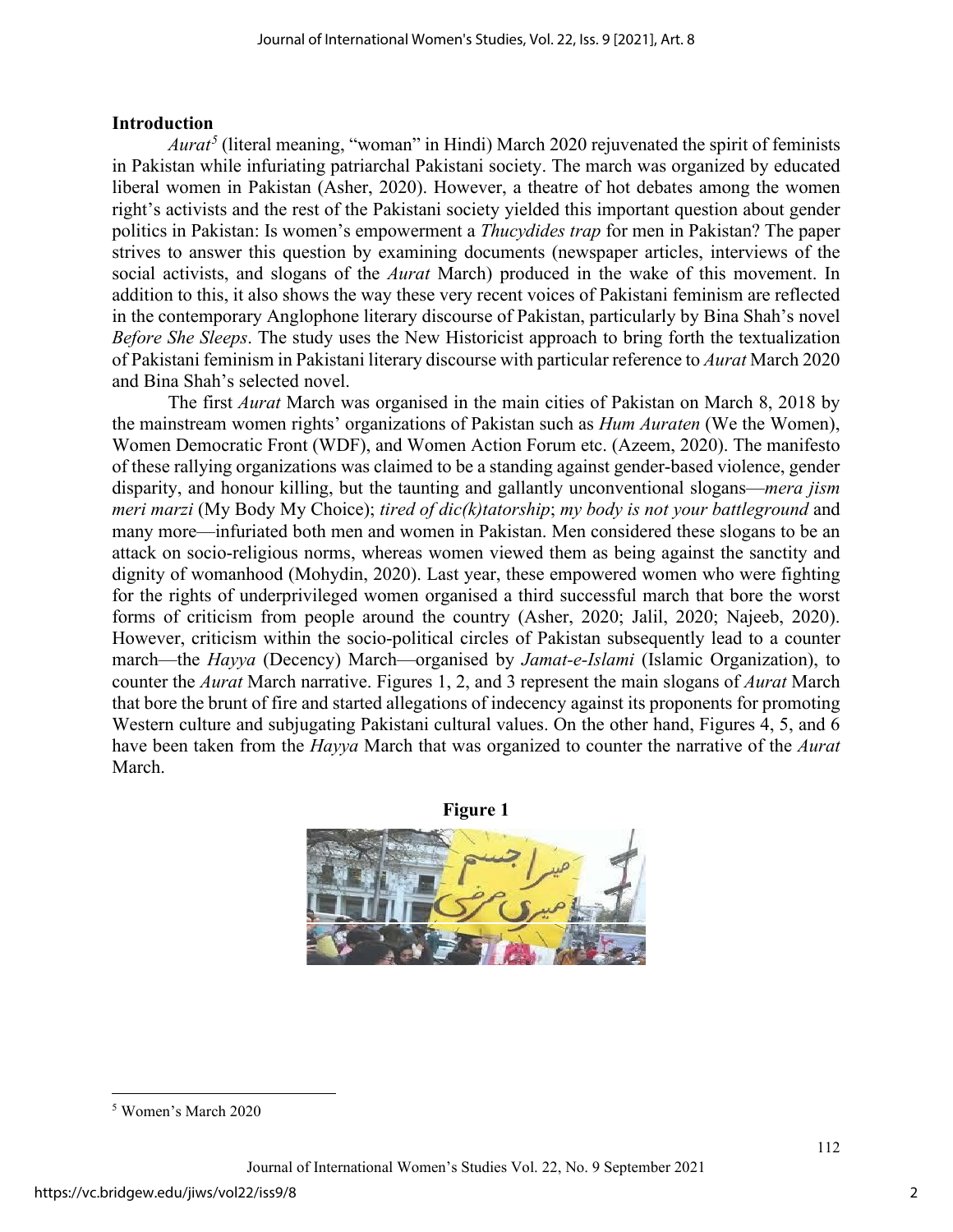## **Figure 2***:* **A poster with a slogan that mockingly compares male chauvinism with dictatorship (Ghani, 2019).**



**Figure 3: A poster from the** *Aurat* **March with a portrait of a uterus on it that reads, "My body is not your battleground" (Khunsha, 2020).**



The slogans "my body my choice," "Tired of dictatorship," and "my body is not your battle ground" (Figures 1, 2, and 3) justly called for freedom women to have personal space, but in Pakistani they were perceived as an attack on moral and cultural codes and therefore were declared obscene and vulgar (Khatri, 2020; Najeeb, 2020). Opponents of this movement considered them as an attack on the family system—where women provide the domestic care and men take care of the family financially—and considered this campaign as part of anti-cultural propaganda by some external force (Qamar, 2020; Khan, 2020). Another faction appeared and agreed that gender-based violence and honour killing were problems that demanded justice, yet they criticized the language used in these slogans as vulgar. (Mohydin, 2020; Qamar, 2020; Khan, 2020). However, a group of women who utterly condemned the movement and considered it a shame and a curse on the dignity and sanctity of women appeared. That group, seemed to be motivated at large by the manipulated religious discourse about the role of women, marched against the allegedly left-wing feminists of Pakistan. Considering the slogans and demands of the *Aurat* March indecent and shameful, they named their own movement the *Hayya* March and rolled out to condemn them (Mohydin, 2020). Below are figures that represent the manifestoes of the *Haya* March.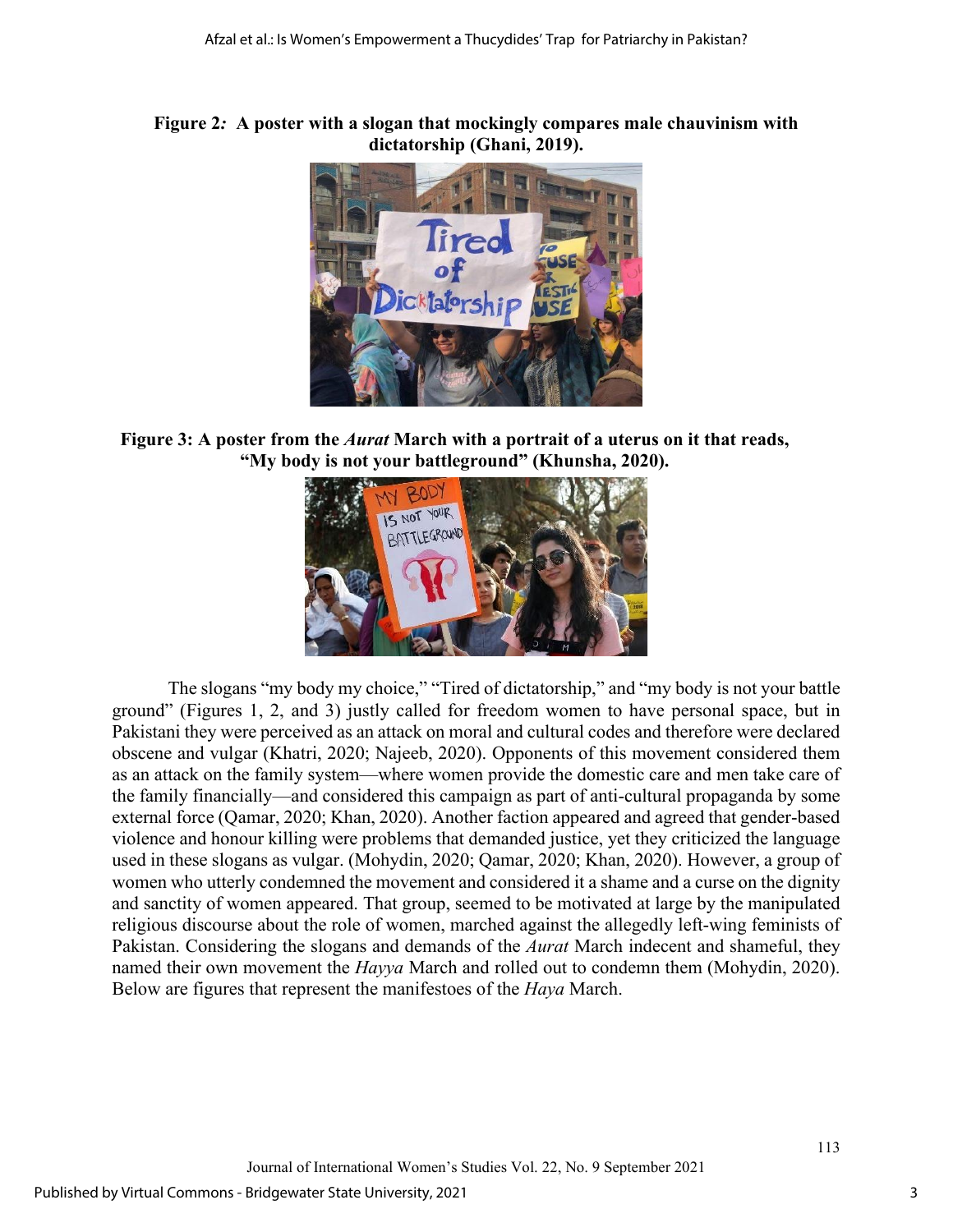

**Figure 4: A Poster of the** *Hayya* **March stating their demands (Post, 2020).** 





**Figure 6***:* **Rally organized by** *Jamat-e-Islami* **(Islamic organization in Pakistan) saying, "***Accept woman as woman***;** *mehngai berozgari hatam kro, muj ko ghr me rehny do***(eliminate inflation and unemployment, so that I can stay at home); Man and woman have equal rights but not similar" (Express, 2020).**



The slogans "our family our pride" (Figure 5), "*hum maen hum behnen hum baitian, qomoon ki izat hum se* –we the mothers, sisters, and daughters, we the honour of nation; *Aurat bigar Tehreek namanzoor* –women spoiling movement not acceptable" (Figure 6), and "*mehngai berozgari hatam kro, muj ko ghr me rehny do* (eliminate inflation and unemployment, so that I can stay at home" (Figure 6) negate the narrative developed by the proponents of the *Aurat* March.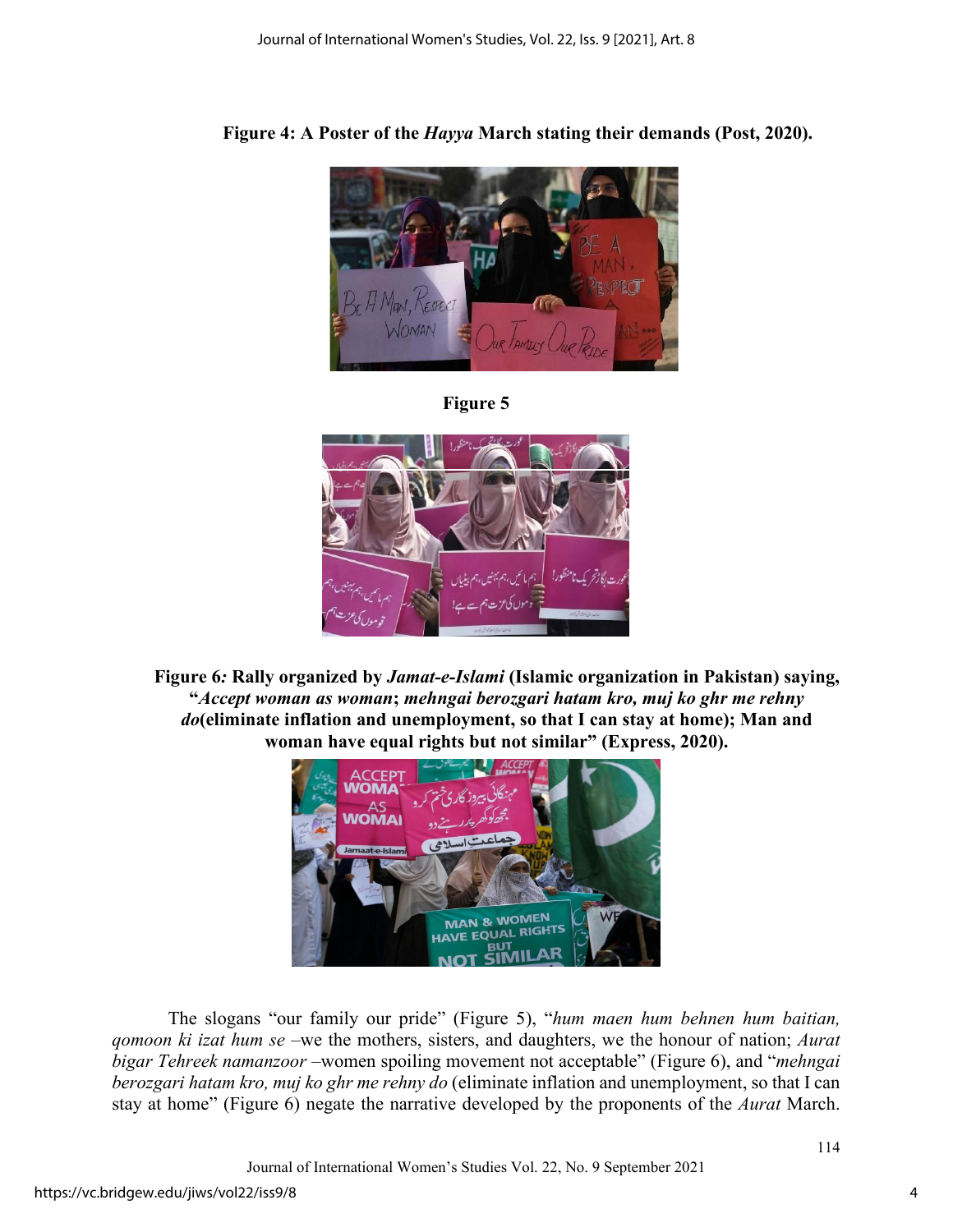The demand for the freedom of women's personal space was dropped completely by the women of the *Hayya* March (Mohydin, 2020). Instead, the *Aurat* March was labelled "the immodest march" *(ibid)*. Moreover, the slogans such as "eliminate inflation so that I can stay at home" (Figure 6) and "Men and women have equal rights but not similar" (Figure 6) draws a corollary about the demands of these women, that—keeping their domestic role intact—they wanted equity more than equality. One of the possible explanations for women's resistance and the resistance of the educated strata of Pakistani society can be found in Stephen Greenblatt's critique of "selffashioning" in which he views the "self" as "a subject of sociology" (1980, p.4) and considers it a product of "language and ideology" (1980, p. 9), which in return reproduces hegemonic operations. The self, once created, replaces all kinds of physical forces to employ the normative ideological system and serves the interests of the normative. The women opposing the current feminism in Pakistan seem to be the selves that are constructed linguistically and ideologically in the deeply rooted patriarchal society, and are now serving the interests of the normative ideological system.

Albeit, both categories of women presented different ideologies in entirely different forms and language. One asked for personal freedom and the other wanted to live within the boundaries set by familial and social structures of Pakistani society. Critics called the latter movement a counter narrative produced by the patriarchal agency of Pakistan (Jalil, 2020; Mohydin, 2020). This debate, however, cannot ignore the reality of gender-based violence, domestic abuse, and incidents of honour killing in Pakistan<sup>[6](#page-5-0)</sup>. In the light of above discussion, the study suggests that the *Aurat* March has proven itself a fissure and disruption in the all-pervasive male privileging normative society where women weren't imagined to be independent, strong, and expressive. This paper hypothesizes that the over consideration of the language used by the proponents of the *Aurat* March and the under consideration of the real plight of the women in Pakistan unmasks a male dominated society that is threatened by the changed role of women. To substantiate this proposition, the study shows how the *Aurat* March has posed a threat to the patriarchy in Pakistan and has been perceived as a subversion. For instance, the narrative of the *Hayya* March was developed only to contain the subversion the agency experienced in the form of the *Aurat* March. Moreover, this paper also shows the way Pakistani Anglophone literary discourse, particularly Bina Shah's *Before She Sleeps,* contributes to unveiling this power-resistance mechanism. In the backdrop of the New Historicist approach, on one side, this paper strives to unfold the patriarchal power structures of Pakistani culture and the resistance it has faced in the form of the *Aurat* March, and on the other side, it displays the textualization of this recent wave of Pakistani feminism in Bina Shah's selected novel.

#### **The Fourth Wave of Feminism in Pakistan**

Afiya S Zia (2018), in her book *Faith and Feminism in Pakistan* provides a diachronic investigation of women's suffering as well as their political standings since 1947. According to her, the political and social movements of women in Pakistan can be divided into three waves. The first wave of feminism appears in 1980 as the direct consequence of Gen Zia<sup>[7](#page-5-1)</sup>'s misogynistic

<span id="page-5-1"></span><span id="page-5-0"></span><sup>6</sup> According to Human Rights Watch's report published in 2019, violence against women continues to be a serious problem in Pakistan. Different forms of violence include rape, domestic violence, forced marriages, acid attacks, early marriages, deprivation of educational rights, and honour killing; It estimates the honour killings to be around 1000 every year; around 21 percent of the girls are forced to get married before 18 years of age and 3 percent before 15; and among 5 million primary school education deprived children, most of them are girls due to numerous reasons such as lack of educational and financial resources, child marriages, child labour, and gender discrimination. <sup>7</sup> Military dictator who ruled the country from 1977 to 1988.

Journal of International Women's Studies Vol. 22, No. 9 September 2021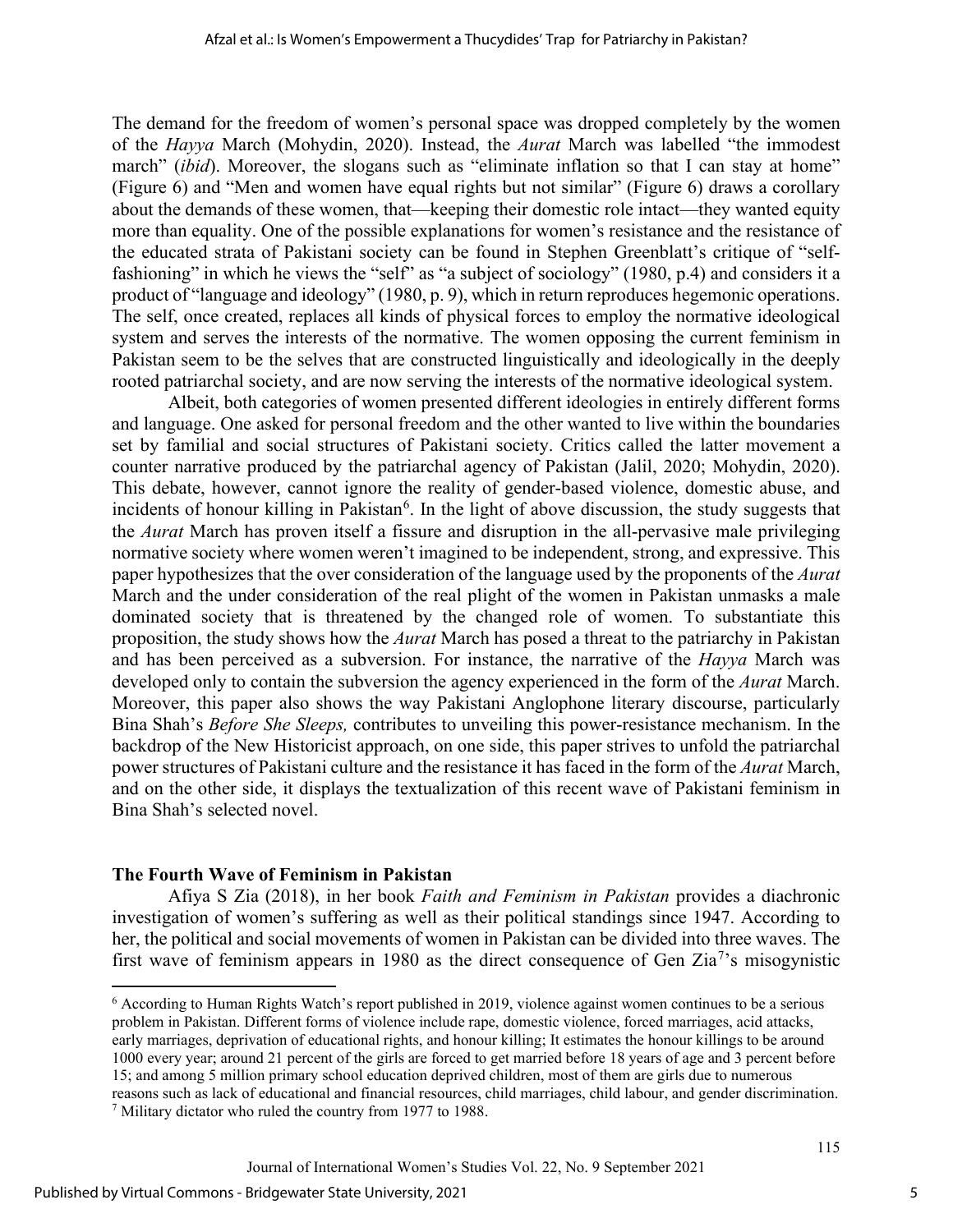policies disguised in the so-called Islamization in the country. Spearheaded by a secular organization—Women Action Forum (WAF)—it captured attention with their slogan "Men, Money, Mullahs and the Military" along with several street protests. This wave of feminism was considered to be secular in nature and stood for the rights of women irrespective of cast, creed, or religion.

The second wave that is said to be modern in its approach, was influenced by the promulgation of Postcolonial and subaltern studies in India. It became a subject of severe criticism due to its dependence on Western feminism. According to Afiya (2018), "It sparked and deepened feminist interests, contests, and regional debates in South Asia, over issues of cultural relativity/specificity and the worth of national versus universalist agendas and liberal versus traditional strategies" (p. 5). However, in the 1990s, the objections on the Westernised agenda forced feminists to appropriate the allegedly borrowed manifestos into the local context (Zia, 2018). This phenomenon divided the feminists into two groups: one secular and the other as the mediators between Islam and feminism. The latter strove to bridge the gap between Islam and feminism, and by doing so, they laid the stone of a post secular future of feminism. Collectively, they tried to propagate the feminist conscious among the general populace by referring to historically ignored feminism in Muslim societies (Rowbotham 1975; Mernissi 1997; Moghadam 2000).

The third wave of feminism appeared after the incident of 9/11.Due to its critical approach about the ideals of enlightenment, secularism, and Islam, it was declared post-secular in nature (Aziz 2005; Bano 2010; Cheema & Mustafa, 2009; Iqtidar, 2011; Jamal, 2013; Mushtaq, 2010; Quraishi, 2011). This wave advocated the politics of faith-based empowerment. However, comparison of all these movements with the current wave of feminism, that has appeared with the inception of the *Aurat* March debates, indicates an interesting shift from secular to faith-based politics and then again to secular again. The chronological study of all three waves of feminism in Pakistan shows that the current wave, due to its emphasis on the freedom of the female body and the abolition of all forms of domination, differs from the feminist movements in Pakistan that bloomed before and after 9/11. However, by comparing the waves of Pakistani feminism with the current feminist movement, i.e., *Aurat* march, the study suggests that this current development of feminism, due to its emphasis on the freedom of the female body and personal space, should be considered the fourth wave of feminism. Moreover, by comparing all the feminist movements in Pakistan, the study finds that this fourth wave of feminism is more demanding, vibrant, and dynamic than the secular moves of the first, second, and third waves of Pakistani feminism, and has potential to contribute substantially in changing the role and status of women in Pakistan.

#### **Feminism in Anglophone Pakistani Literature**

This section of the paper provides a brief survey of the recent debates about feminism within the contemporary Anglophone literature of Pakistan. Anglophone Pakistani literature displays a wide range of women characters, from traditional to rebellious, submissive to dominating, in order to substantiate and make the women's existence realized. Writers like Bapsi Sidhwa, Kamila Shamsie, Uzma Aslam Khan, Rukhsana Ahmad, and Bina Shah etc, have made enormous contributions to Pakistani literature with the help of their strong and vibrant women characters. Similarly, critics have also contributed in making these voices heard within the academic circles of Pakistan by approaching their texts with different perspectives. On one side, these texts have been explored within the context of Gen Zia's misogynistic policies and the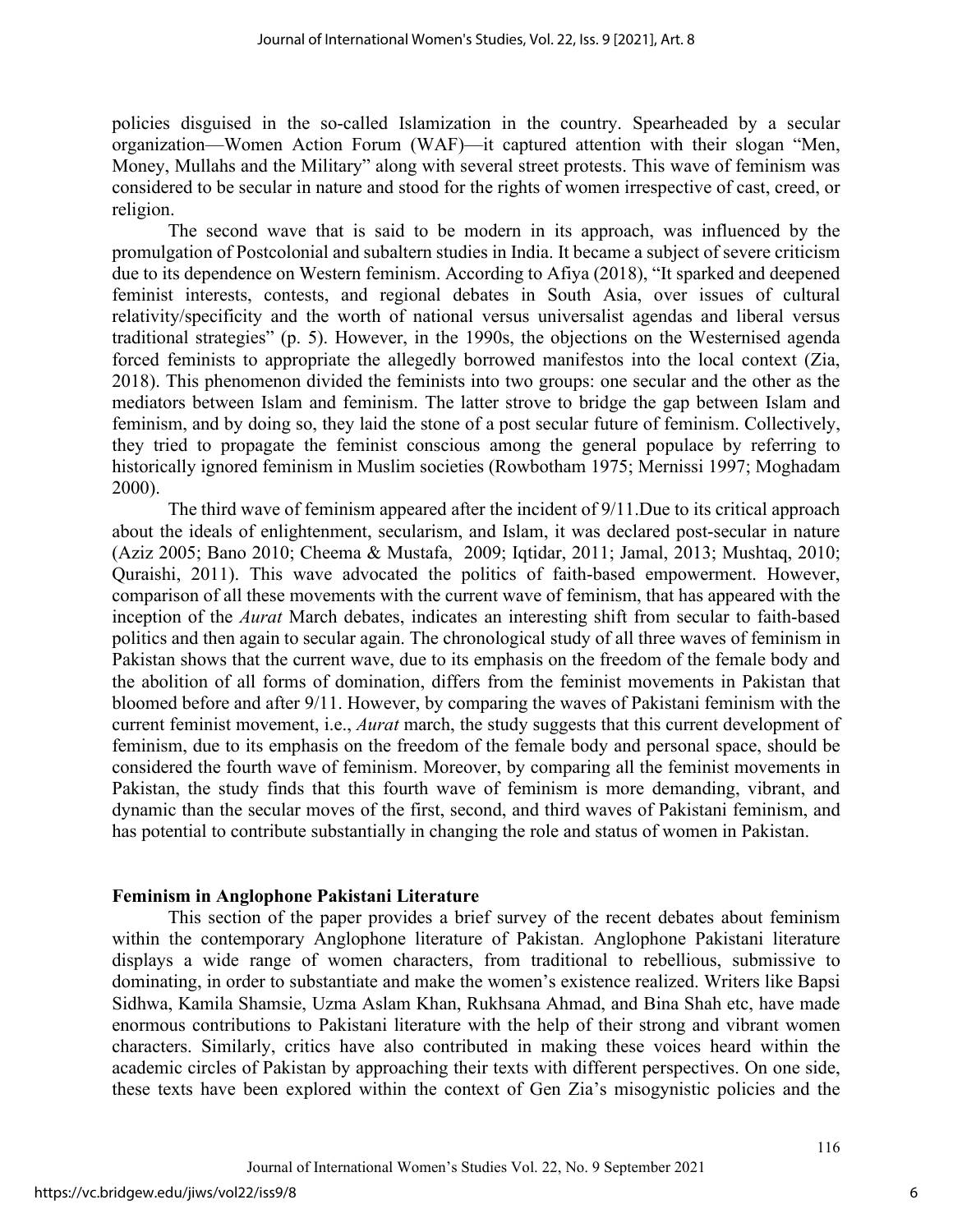victimization of women in a patriarchal society (Kabir, 2011; Sharma, 2018); on the other side, these texts have also been approached to defend the cultural role and values of Pakistani females by castigating the Eurocentric monopolization of female roles (Kanwal, 2018; Kharral & Zafar 2020). For example, Aroosa Kanwal (2018) studies the feminist Pakistani discourse in the backdrop of "Eurocentric monopolization of a reductive one-dimensional image of the Muslim world by emphasizing the need to situate the subjectivities of Pakistani women within community based relationships and responsibilities" (Kanwal, 2018, p. 118). However, the current debate about feminism, that reached its climax last year (2020), hasn't been contextualized by anyone in contemporary Pakistani Anglophone literature. Recent studies by Kabir (2011), Sharma (2018), Kanwal (2018), and Kharral and Zafar (2020), despite having encapsulated the latest debates of Pakistani feminism, are also devoid of this nascent but fertile feminist movement (the *Aurat* March). Similarly, Bina Shah, despite having a vibrant voice as a writer of the younger generation, has yet to be realized as a robust commentator of this current wave of Pakistani feminism. The study, therefore, fills this gap by showing the textualization of the *Aurat* March or the fourth wave of feminism in *Before She Sleeps* by Bina Shah, and contextualizes the recent development of Pakistani feminism within the constructs of power, subversion, and containment and the self by Stephen Greenblatt (1980; 1981).

## **A New Historicist Reading within the Context of the** *Aurat* **March**

Brannigan (1998) defines New Historicism as a "mode of critical interpretation" that considers "power relations" as "the most important context for texts of all kinds" and treats "literary texts" as the sights of power politics (p. 6). Keeping in view this aspect of the New Historicist approach, this paper seeks to examine power relation of Pakistani society and its relation to the recent wave of feminism in Pakistan. This paper analyses the *Aurat* March and the responses it generated in society and exposes the engraved male chauvinism of Pakistani society for which any kind of feminist activism is a threat. By doing so, this paper is providing a critical analysis of the emerging voices of feminism by discussing them in the backdrop of the opposition they bore. It also shows the way this new wave of feminism is echoing in Anglophone Pakistani literature, particularly in Bina Shah's *Before She Sleeps*.

This study evaluates Stephen Greenblatt's constructs of power, subversion, and containment in Bina Shah's recent novel *Before She Sleeps* by contextualizing it within the current wave of feminism in Pakistan. Borrowing from Foucault's theory of the omnipotence of power<sup>[8](#page-7-0)</sup>, Greenblatt attaches subversion and containment as the two potent branches of the power that aim to serve its interests. Putting Greenblatt's critique in the context of the current wave of feminism in Pakistan, the *Aurat* March can be viewed as a form of subversion and resistance by the women against the normative patriarchal structure of the country; the *Hayya* March has appeared to be the containment strategy that aimed at containing the subversion that the patriarchy faced in the form of the *Aurat* March narrative. It can also be understood that with the help of the *Hayya* March slogans the powerful patriarchal agency of Pakistan tried to justify its position. Greenblatt (1980) maintains in his seminal work *Renaissance Self Fashioning* that once the ideological self is constructed, it polices and controls its own political and social orientations. According to him, when subversion appears, it is immediately contained by the power without the use of coercive force, and it happens with the construction of culturally groomed ideological selves. In alliance

<span id="page-7-0"></span><sup>&</sup>lt;sup>8</sup> "Power is everywhere; not because it embraces everything, but because it comes from everywhere" (Foucault 1981, 93).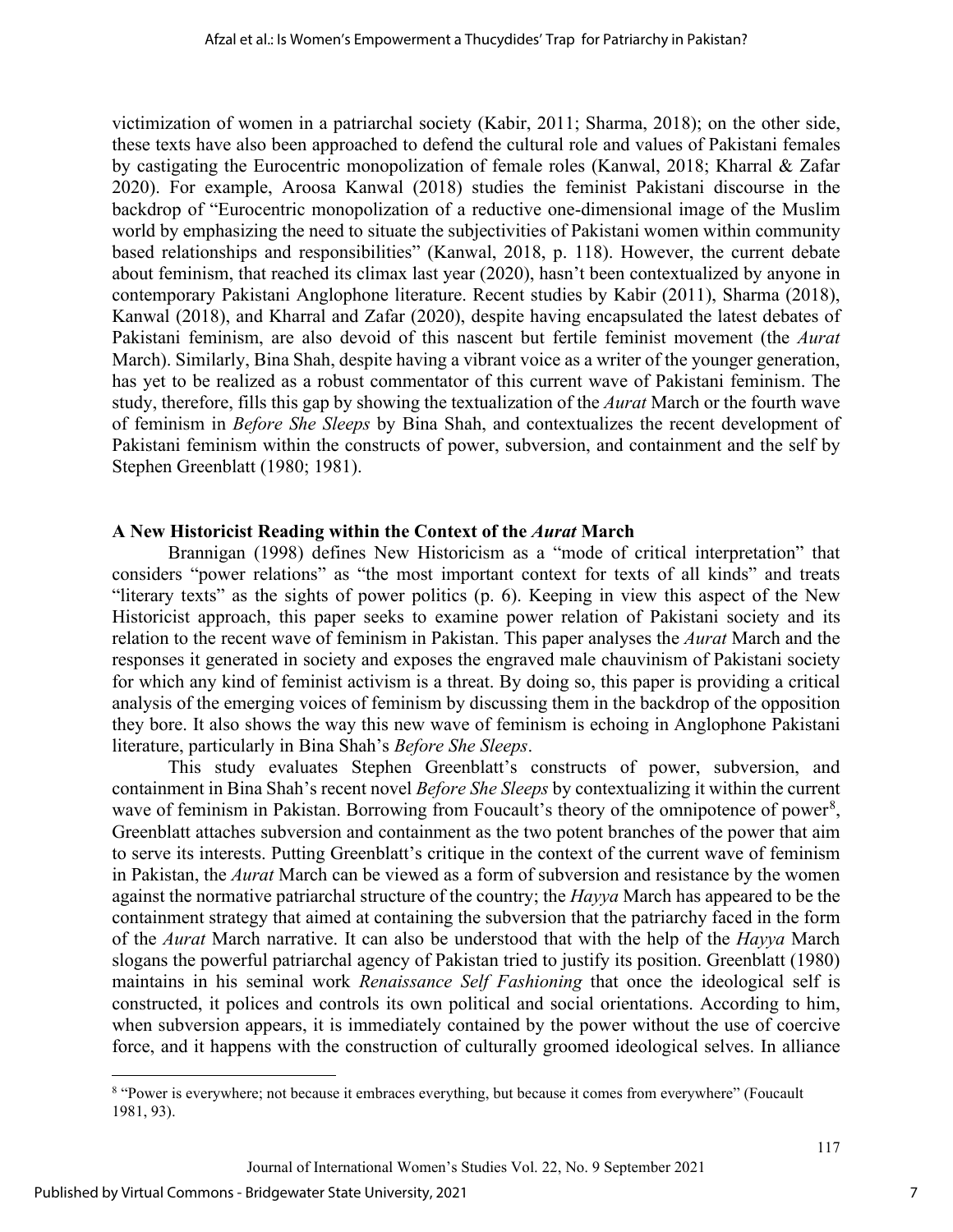with Greenblatt's construction of the self, it can be concluded that the women who appeared in the *Hayya* March are the ideologically and linguistically constructed selves who have been capacitated by the power (patriarchy) to contain the subversion at the ideological level. Brannigan (1998) while commenting on Greenblatt's "self" says,

> "the self polices and regulates its own desires and repressions. This removes the need for power to be repressive. No physical or military force needs be deployed or exercised for power to have operated effectively in the interests of dominant ideological systems when the self, ideologically and linguistically constructed, will reproduce hegemonic operations" (p.7).

This paper examines the working of Greenblatt's construct of the 'self' in Pakistani context and shows why the current wave of feminism has been perceived as a subversion, as well as how the *Haya* March is said to be one of the containment strategies deployed by the patriarchal agency of Pakistan.

Apart from ideological containment, exemplified in the above case in the form of the *Haya* March narrative, it can also be done at the level of representation. Foucault defines a system of "representation" as the "general set of rules that govern their objects" (1972, p. 115). It is the governing body that not only contributes to the construction of its objects but is itself constructed by its own objects—according to New Historicism. Foucault says that it is a system that governs the ways their objects are "institutionalized, received, used, re-used, combined together, the mode according to which they become objects of appropriation, instruments for desire or interest, elements for a strategy" (Foucault 1972, 115). Greenblatt links this governing body with the political and literary formations of a society and confers that they are used as a tool to form the linguistically and ideologically constructed selves to contain certain incidents of subversion. Deciphering and applying this scholarship of Greenblatt on the study at hand, we have come across this question: how is the recent wave of feminism, that has been labelled as a subversion, contained by the political and literary formations of Pakistani society? The first part of the question regarding political formations has been answered in this part of the paper which includes the anti-feminist narrative triggered by the intelligentsia of the country, particularly of Khalil ur Rehman Qamar a renowned Urdu playwright—and the narrative of the *Hayya* March itself. However, the second part that the Anglophone Pakistani literature responds to or that has responded to this recent development of feminism, particularly the selected novel, has is answered in the next part of this paper. Khalil ur Rehman Qamar says in an interview to *Gourmet National News*:

> "These thirty to thirty-five women are trying to capture my society for their ulterior motives. We have our own religious, national, and regional norms and customs. No one will allow you *mera jism meri marzi* (my body my choice). These women want to ruin our society by abusing men. Only the birth of a man is celebrated. After that he keeps on looking after the woman till his last breath. The first thing that he has been taught in this society is that he must serve his mother. Who is that mother? A woman! Then he must arrange for his sister's marriage. Who is that sister? A woman! After getting married he finds a wife for whom he is the only one who renders services. Who is that wife? A woman! Then he begets another woman in the form of his daughter for whom he works days and nights. This is what a man is doing. What else do these women demand from a man?" (Qamar, 2020)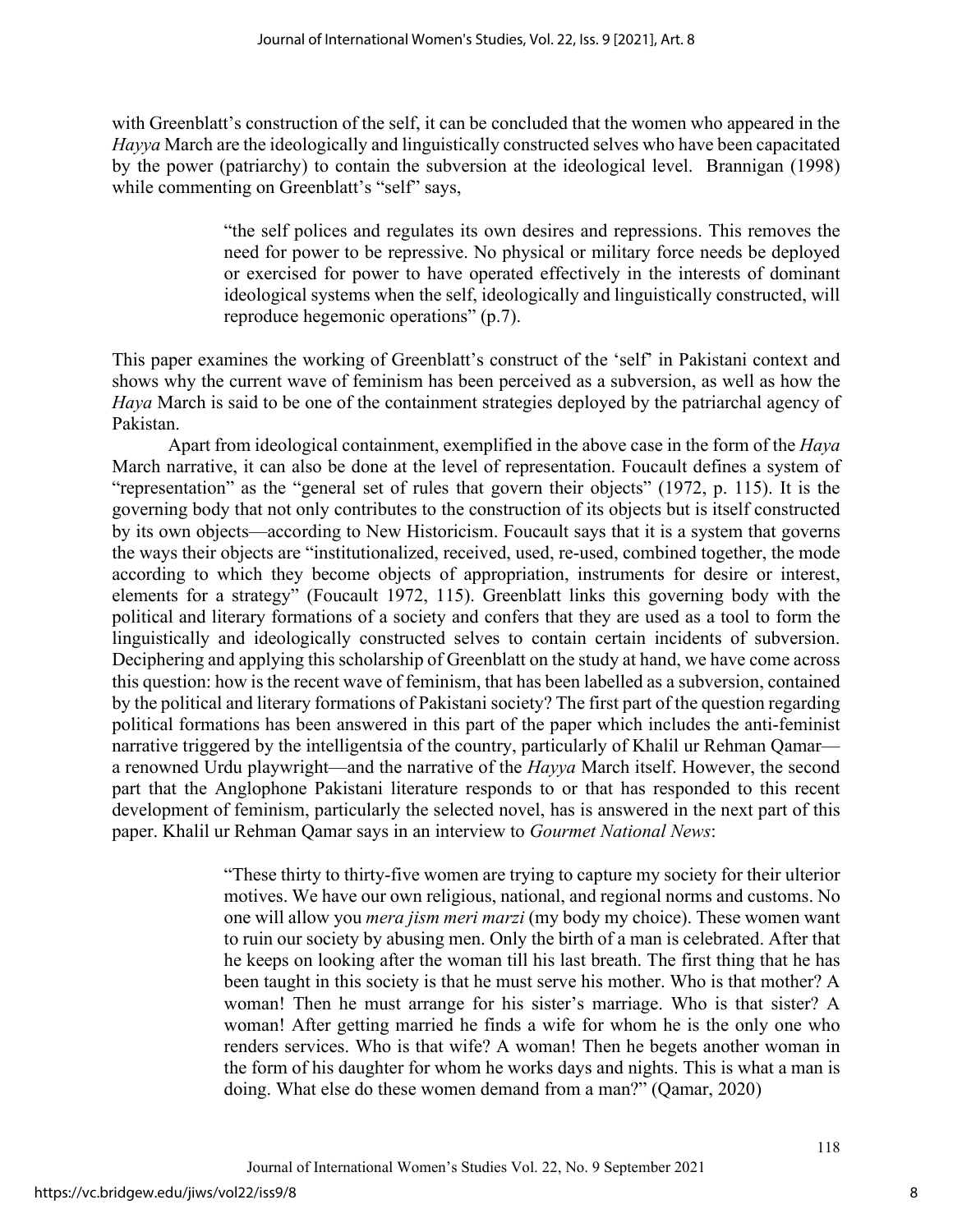Taking Qamar's argument as a case in point, we assume that the intelligentsia of Pakistan, who held the antagonist stance about this recent development of feminism, represent the selves who have already been contained by the prevailing patriarchal narrative and now, though impulsively, are serving the interest of the power. Similarly, the women who appeared in the *Hayya* March also show the same selves that have been contained by the patriarchal normative structure which is disguised in the manipulated religious discourse. They accept men as superior and, therefore, are happy with their domestic role. The condemnation of the *Aurat* March as a women spoiling movement (Figure, 5), and the demand for the sufficient employment opportunities in the country so that they can stay at home (Figure, 6), shows conspicuously the selves as those that are 'linguistically and ideologically constructed'.

In addition to this, this paper also evaluates Bina Shah's latest novel *Before She Sleeps* to view if the same act of containment has been justified at the level of representation in the context of the literary discourse of Pakistan. The chief characteristic of the New Historicist approach is that the self-evaluation and control mechanism of self nullifies the use of force by the power (Brannigan 1981, Greenblatt 1980). It implies that the 'self' controls itself and gets controlled by a specific cultural and political discourse (non-literary) prevalent during a particular time and that the basic narrative held by these cultural discourses is also possessed and represented by the literary discourse of that time. Greenblatt (1981) shifts the focus of his analysis to the containment within the "orthodox texts", restraining and controlling resistance without letting force and coercion come into play:

> "My interest in what follows is in a prior form of restraint – in the process whereby subversive insights are generated in the midst of apparently orthodox texts and simultaneously contained by those texts, contained so effectively that the society's licensing and policing apparatus is not directly engaged" (p. 41).

Keeping in mind Derrida's notion of text that says everything that contains some kind of signification or represents some narrative is a text (1976), we consider the narrative presented by Khalil ur Rehamn Qamar, and many other socio-political activists, as those orthodox texts that aimed at containing the subversion that came forth in the form of the *Aurat* March in Pakistan. So far, it can be viewed that the patriarchal agency of Pakistan employed ideologically and linguistically created selves such as the *Hayya* March women and several social activists to counter and contain the subversion it encountered in the form of the *Aurat* March. At this point, we suggest that the anti-*Aurat* March discourse that appeared in the wake of this recent wave of feminism in Pakistan has served on the pattern of Greenblatt's "orthodox text" that tries to contain the subversive insights without engaging "society's licensing and policing apparatus" (Greenblatt, 1981, p. 41).

Until this point, it has become clear that the powerful patriarchal agency tried to dominate and control the subversion or resistance it faced in the form of this new feminist movement by using the counter narrative of respect, nation building, and protection. The ongoing debate turns here to another interesting question: to what extent can it control it? To answer this question, we need to further explore the critique of New Historicism. The godlike status of power undermines the power of resistance<sup>[9](#page-9-0)</sup>, and for that reason, the possibility of change. If the subversion is always

<span id="page-9-0"></span><sup>9</sup> "New historicism often makes for grim reading with its insistence that there is no effective space of resistance. Because no self, group or culture exists outside language or society, and because every language and society are self-policing, hegemonic systems, there is no possibility of resistance emerging unchecked" (Brannigan, 1998, p.8).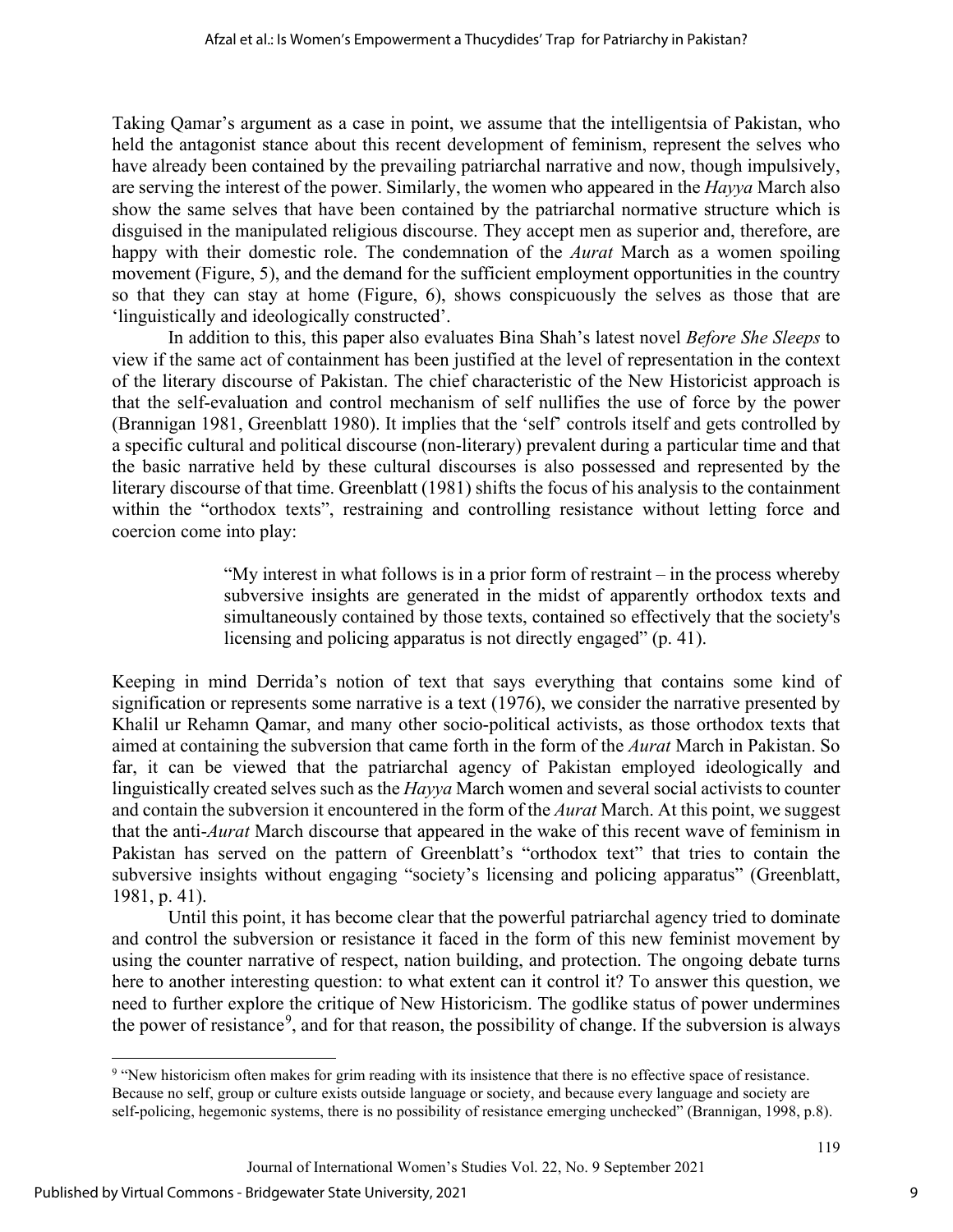produced in the interests of power, then how is it possible to have a culturally diversified and transformed postmodern society? Greenblatt (1981) writes in *Invisible Bullets* that the "production of subversion is the very condition of power" which enables it to justify itself and make itself visible (Greenblatt 1981, p.57). However, due to this reason, the use of New Historicism is criticised by many critics due to its acceptability to the ineluctable and pervasive nature of power, the impotency of subversion, and the potency of the containment. Conversely, Brannigan (1998) makes a valid point about the potential of this approach by asserting that "New historicists usually see their practice as one of exposition, of revealing the systems and operations of power so that we are more readily equipped to recognise the interests and stakes of power when reading culture" (p. 8) and "It is one of the legacies of new historicism, then, to have recognised the ways in which power produces and contains what appears to be its opposite, or what seems to be a radical difference" (1998, p 150).

However, for some critics, there also exists some possibility of negotiation between power and subversion. It has been maintained that subversion is not as passive as it seems to imply, but it also creates the possibility of negotiation and therefore, change. Motlagh (2015), while referring to different critics, says, "Greenblatt does not render a totally pessimistic ideas through this process, however he represents a model in which there are chances for negotiations, thus there would be some opportunities for resistance and change" (215). Similarly, Grady (1993) in "Containment Subversion - and Postmodernism", by putting Greenblatt's subversion and containment in a new context, suggests a position that is also susceptible to the possibilities of "negotiations" (p.37). In the context of Shakespeare's play *King Lear*, he says,

> "the Renaissance theatre was both under the duress of power and able to escape from underneath it by virtue of the cracks and fissures, the confusions and contradictions, that constituted power in that (and every other) epoch" (p. 39).

Inferring from all these perspectives about resistance and negotiation, the article renders that the recent development of Pakistani feminism, in spite of the enormous attempts of containment by the patriarchy, is not ready to give in and has the potential to negotiate, and therefore, to offer a healthy change for the improvement of women's conditions in Pakistan.

## **A New Historicist Reading of Bina Shah's** *Before She Sleeps*

This section of the paper views and analyses if the Anglophone literary discourse of Pakistan, particularly Bina Shah's *Before She Sleeps*, complies to the mainstream power politics, or shows some resistance to the normative patriarchal structures of Pakistan. And in the case of resistance, how does it unveil and register the plight of Pakistani women as well as the actual debate of feminism in Pakistan? Before starting the in-depth analysis of the novel, it is important here to have a short synopsis of the novel first. The novel shows the victimization of women in the *Green City—*a dystopian city—somewhere in South West Asia. The novel is set in the post-nuclear war era, almost fifty years after the war. The region has suffered complete destruction of India, Pakistan, Afghanistan, Iran, and the Middle East, and the new boundaries have been drawn based on new economic zones. The *Green City* along with some of the other cities—like Gawadar, Chabahar, and Kolachi—has survived the nuclear war due to its location with the sea. *Green City*, taking the charge of the region, now considers itself responsible for the development of the region.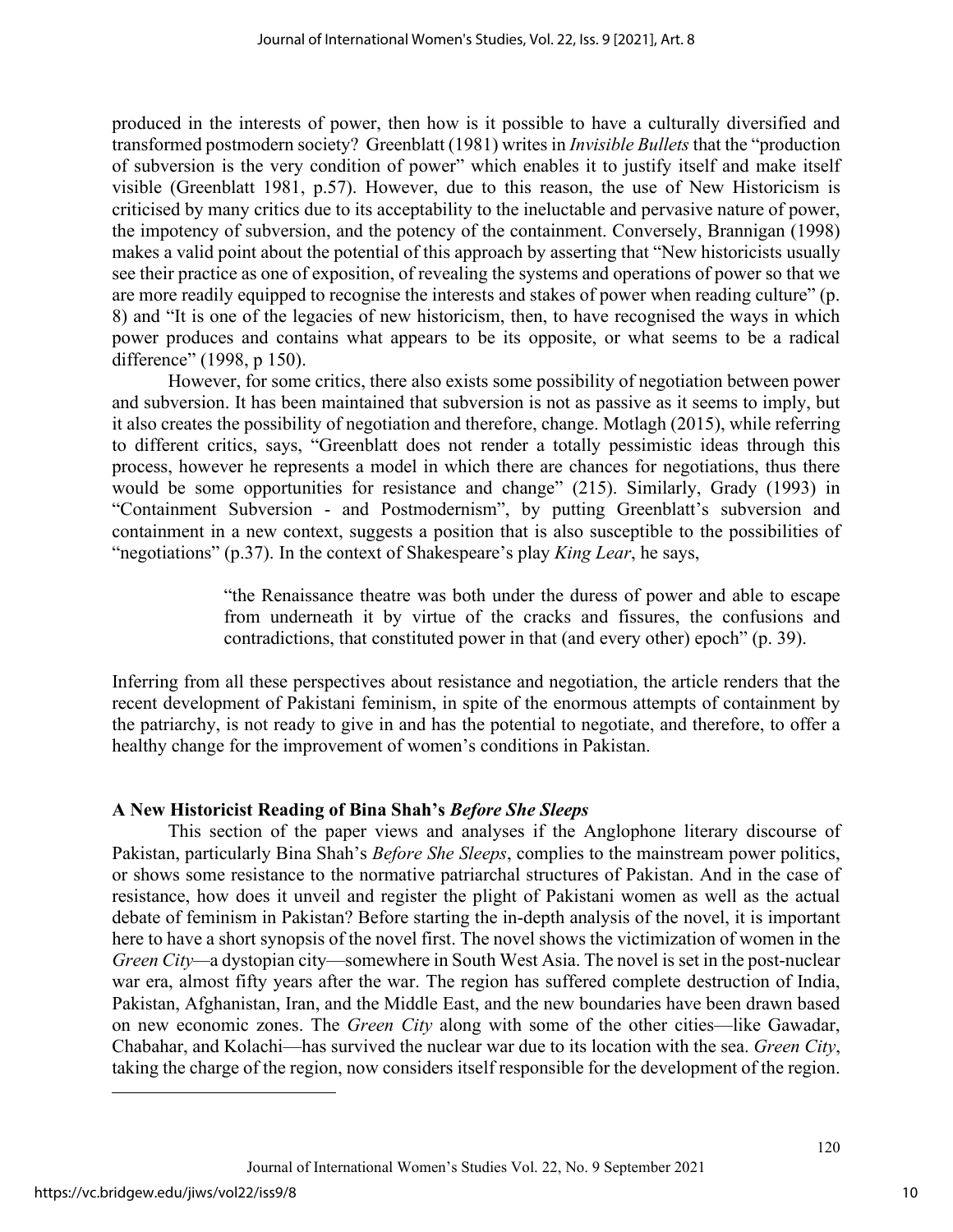Keeping in view that the war has swallowed the population of the region, the *Green City* considers re-population as the last resort for development. The governing body of the city—the Agency declares women as the main pillar of development as they are the only source of human resource: "women in Green City found themselves put on an eerie pedestal to bring an entire nation back to life" (Shah, 2018, p. 40).

The city forces its women to have multiple husbands. It has compiled a complete discourse in the form of "*The Official Green City Handbook for Female Citizens*"*,* to control the women emotionally and mentally. The city offers different courses in home economics and glorifies them as the real science in order to brain wash and domesticate its women. The desire for a domestic life is inculcated in them since their childhood with the help of domestic movies which heroify domestic work. Young girls and women are provided with a book–*The Official Green City Handbook for Female Citizens*–which contains the role and responsibilities of women and tells them how pregnancy is an act of service to the nation, and on the other hand, how reluctance and rebellion is a crime (Shah, 2018).

Unhappy with the custom of having multiple husbands, some women find suicide as their only escape. Every time someone commits suicide, the Agency manipulates and broadcasts the event as a criminal act that would set an example for other women. The protagonist of the novel Sabine—a girl of sixteen—being unhappy and reluctant to accept the existing state-imposed laws of female polygamy, rebels and choses to flee the city with the help of her un-named female friend. The girls of her age are normally discouraged from making friends. They use the black server an untraceable website—to communicate with each other by using unrecognizable nicknames, like rose, jasmine, chicken etc. From one of her black server friends, Sabine learns about Panah, an illegal female shelter house, that is being run far away from the eyes of Agency. She manages to communicate with Panah and begs them to rescue her. On the other hand, Panah, founded by two women—Ilona Serfati and Fairoza Dastani (Farmer Agency employees), and presently run by Ilona Serfati's niece Lin—provides unsexed comfort services to the well-off men of the *Green City*, and in return they are promised safety, food supplies, and freedom from forced marriages and unwanted pregnancies.

## **Shah's** *Green City* **and Pakistan**

Despite its dystopian setting, the novel still holds great similarity with the current gender politics in Pakistan, especially with the recent wave of feminism in Pakistan. The plight of the women of Pakistan looked similar to the plight of the women of the *Green City*: for example, like the women of the *Green City*, the women of Pakistan too suffer from forced marriages, no abortion right, early marriages, domestic abuse etc. Interestingly, the comparison between the narrative espoused by the female rebels or Panah girls in the novel, and the narrative presented by the women of the *Aurat* March shows a great deal of similarity. Bina Shah has explained all of the controversial slogans of the *Aurat* March by putting them in the context of the *Green City*.

The novel also presents a fine contrast of two places, the *Green City* and the Panah: the *Green City*, where women can move freely but with forced multiple marriages and unwilling pregnancies where abortion is considered a crime, and the Panah, where they are caged within four walls and must survive only on canned food. But this is the place where they can enjoy their physical freedom and complete self-autonomy. Looking critically, a similar situation can be found in actual Pakistani society in which liberal and conservative groups are fighting for the above two scenarios. Liberal groups possesses physical freedom but are always criticised, while others are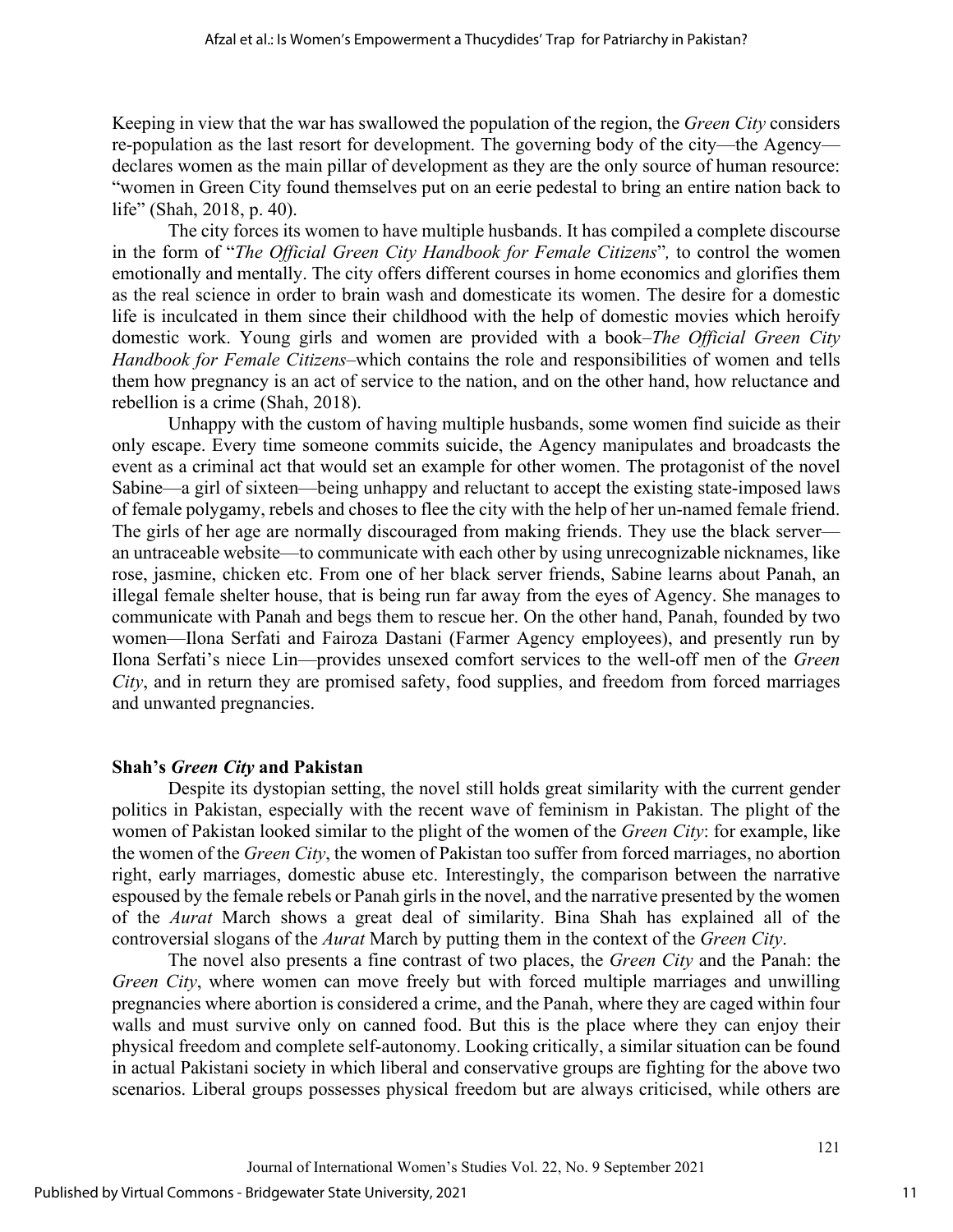domesticated women with little or no personal space yet they are happily living in this way. The under-discussion development of feminism in the form of the *Aurat* March and the *Haya* March is a good example of this division. The women of the *Aurat* March represent the former while the *Hayya* March women represent the latter. Bina Shah shows a very fine contrast of 'freedom' and 'constraint' by painting these two opposite ideologies in a befitting manner.

#### **Power, Subversion, Containment, and Negotiation**

The opening note of the novel "From *The Official Green City Handbook for Female Citizens"* refers to the SOPs for its female citizens. By considering them the only mean to achieve the national goal—prosperity—the *Green City* demands its females to be understandingly acquiescent and selfless devotees. Women citizens are said to be the "foot soldiers working hard to fulfil" their "role as the mothers of the new nation" (Shah, 2018, p. 9). *Green City*'s SOPs for female citizens mocks the actual patriarchal narrative of Pakistani society in which women are promised an honourable status as mothers, sisters, and daughters, and are called the nation breeders; female respect, honour, and decency confines them within the four walls of the house. We maintain at this point that this narrative of respect, honour, and decency has bred a generation that, during the current wave of Pakistani feminism, has appeared in the form of female activists opposing the narrative of the *Aurat* March. This generation not only complies but also understands the ideology of female domesticity by heart and fulfils the condition as prescribed by Bina Shah: "for Green City's girls and women, understanding is more important than compliance" (ibid).

According to Greenblatt (1980) Subversion is a resistance or a fissure within the normative patterns of a society. In the novel, the protagonist Sabine subverts from the normative pattern of Green City by escaping the domestic life of female polygamy. After seeing her mother's suicide in her childhood, she couldn't fit herself in the life that Green City offers to its females. She starts longing for freedom and finds a semblance of it in Panah. In the beginning of the novel, she confesses that she always "needed structure to push up against" and that Panah is the place that "provide[s] a halfway house between the structures of Green City and the complete freedom" (Shah, 2018, p. 20). Being completely aware of the worth of the female body that is not more than "cattle, or food" (Shah, 2018, p. 17), she subverts and choses Panah as her last resort for the fulfilment of her physical autonomy. She says further,

> "It may be a life in the shadows, but at least no Bureau tells us whom to marry, whom to open our legs for. Nobody can experiment on our ovaries and wombs [...] but here in the Panah, we are humans again" (Shah, 2018, p. 69).

Looking critically at the discussions of fourth wave feminism in Pakistan, we come across the same realization of the supressed status of the female body. The slogan "*mera jism meri mrzi* (my body my choice)" (Figure 1) is an opposition to forced marriages, honour killing, and domestic abuse and proves to be a subversion to the normative structures of Pakistan patriarchal society. It shows that the women in Pakistan have realized their rights and have come to understand the sanctity of their body. Consequently, they have started demanding rights to their own bodies that they had lost in the deeply engraved patriarchal norms on the pretext of forced marriages, domestic abuse, and obliged family lives.

As maintained earlier, the plight of women in the novel and the voices heard during the *Aurat* March are similar. In both cases, they pose a shocking threat to the patriarchy by disrupting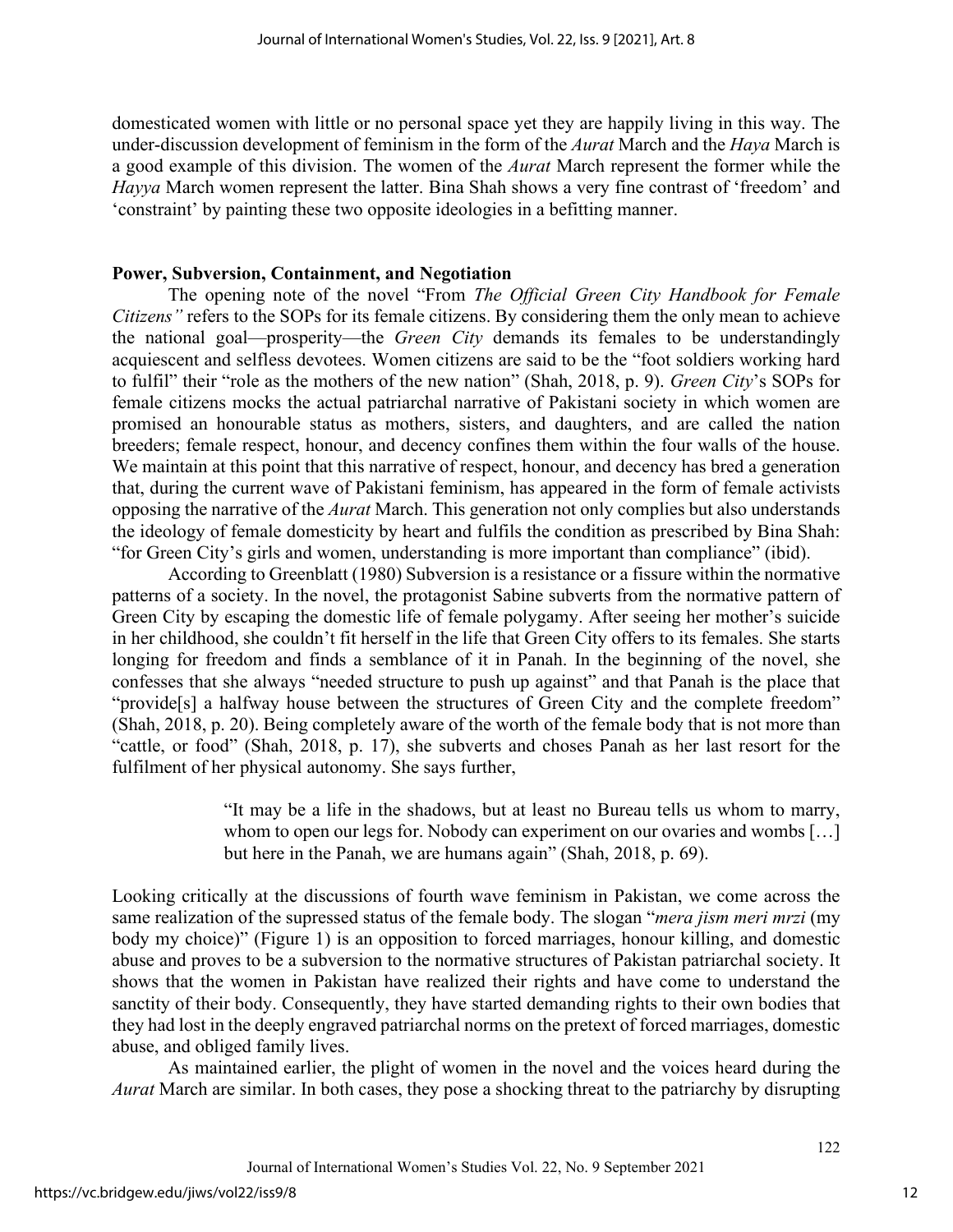its peace. The textualization of the subversive voices such as "*mera jism meri merzi*" (Figure 1) and "*my body is not your battle ground*" (Figure 2) in Bina Shah's *Before She Sleeps* is an indication of a change that has been set forth by both political and literary worlds in Pakistan. The argument can be substantiated further by the quoted interview of Khalil ur Rehman Qamar, who states that these slogans pose the same amount of threat to the patriarchy in Pakistan that the existence of Panah poses to the Green City. Shah (2018) encapsulates the pain and suffering of the women of Green City as:

> "The leaders set the tone of morality for the rest of the citizens; they call their city Green, but the only color they've chosen for its women is white, a purity that only exists on paper. In truth, the color of Green City women is red: red for the blood that they bleed every month when they've failed in their duty to add another child to their tallies; red for the blood on which those precious fetuses are fed and nurtured for nine months; red for the blood that's spilled when they're born" (p.59).

The above passage unveils the actual side of *Green City*'s patriarchal traditions and shows the pain and suffering of its women. The expression of the plight of the female body in this passage as an object of reproduction, and the association of blood and red with it, indicates the physical abuse of the female body, mirroring the plight of the supressed and victimized women in the rural areas of Pakistan who are deprived of their basic rights and are more vulnerable to domestic violence and honour killing. According to Brannigan (1998), New Historicism considers that power contains subversion without using coercion to justify its stance and policies. In *Before She Sleeps,* we come across numerous instances where the governing agency uses various discourses and methods to tame the female body. One of the containment strategies adopted by the agency is to educate the young females of the *Green City* about "housekeeping and the science of childcare" (Shah, 2018, p. 86). Sabine, while commenting on this containment strategy, says that "They thought that by calling us household engineers and domestic scientists, we'd be fooled into thinking our "jobs" were worthy of our intelligence and self-respect" (Shah, 2018, p. 86). According to Foucault (1980), the purpose of such education is to form a self that sets its 'desires and wishes' in alliance with the patterns and structures that are set by the power. In the novel, the character of Rupa—another Panah girl, who was sent to Panah by her mother—shows her desire for marriage, husbands, and the domestic life. She says,

> "What if I had wanted to live on the outside, like a normal woman? What if I wanted to be a Wife, to bear a Husband a child?", and that "My choice was robbed from me. Once I set foot inside the Panah, I became a criminal". (Shah, 2018, p. 56).

Having the effects of *Green City*'s education, Rupa's character represents Greenblatt's culturally and linguistically constructed self that has been tamed and is allied with the normative pattern that has been set by the authorities of the *Green City*.

Similarly, the patriarchal discourse of Pakistan also propagates and motivates the same line of action for women. The subversion that the patriarchal society of Pakistan encountered in the *Aurat* March has been responded to with a counter narrative of domesticity, honour, and respect. Instead of coercion, the patriarchal agency introduced another group of women who can be seen espousing the narrative of female domesticity as sanctimonious, and of the *Aurat* March as going against the dignity of women. This narrative has been represented in the slogans like, "*mehngai*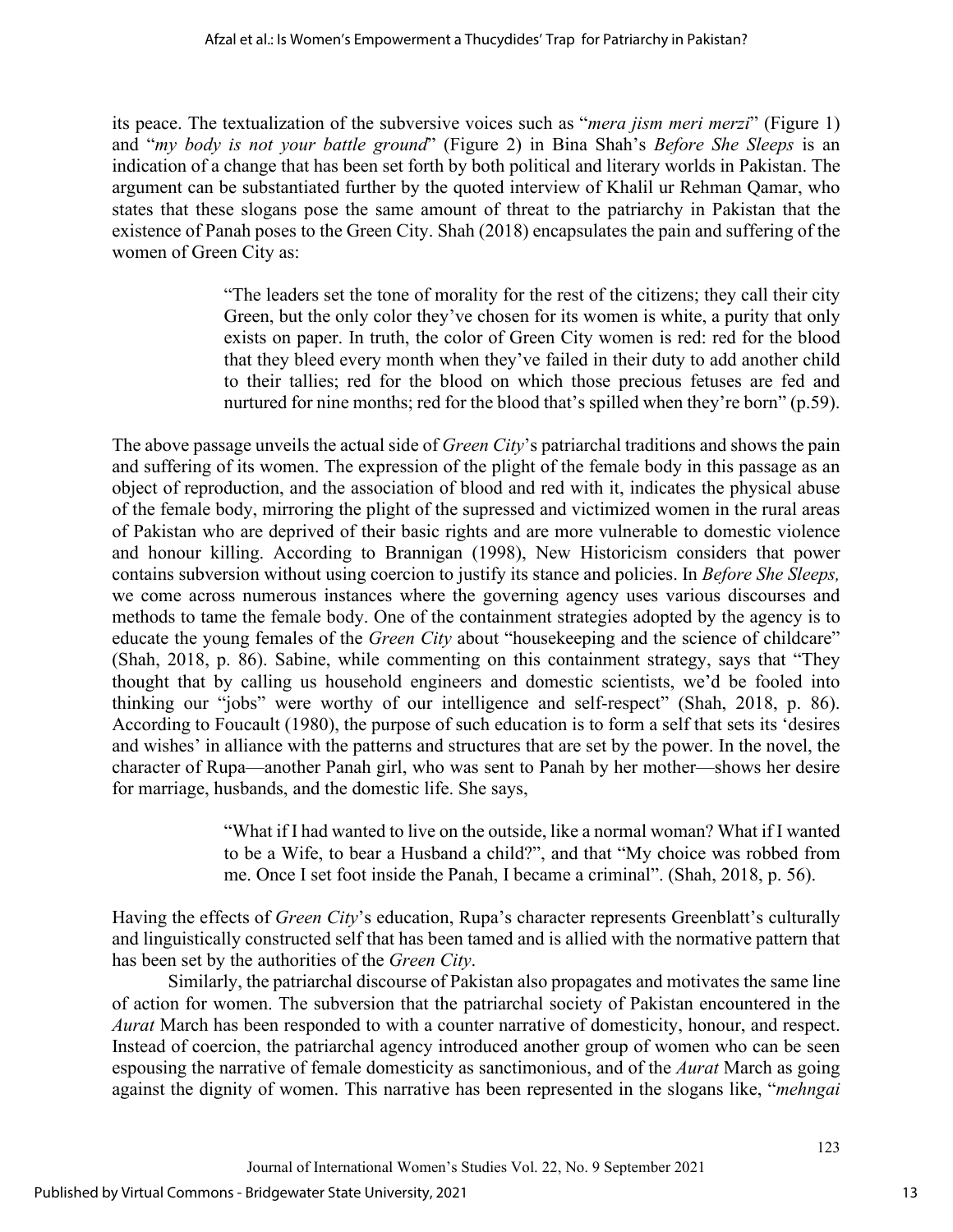*berozgari hatam kro, muj ko ghr me rehny do* (eliminate inflation and unemployment, so that I can stay at home); Man and woman have equal rights but not similar" (Figure 6); and "*Aurat bigar Tehreek namanzoor* –women spoiling movement is not acceptable" (Figure 6).

The second most important tool for containment in the *Green City* is the *Handbook for Females Citizens* that guides, controls, and tames its women according to its own interests. Similarly, the patriarchal narrative of male supremacy and female domesticity in Pakistan serves as a handbook for the female citizens of Pakistan that calls for women to behave in a certain way. Its most obvious example can be seen in the narrative presented by the *Hayya* March. Keeping women domesticized and from jobs and the outside world in the novel refers to the similar prevailing Pakistani patriarchal narrative. However, whether the narrative has become able to contain the subversion or not is another question. As Greenblatt (1981) says:

> "My interest in what follows is in a prior form of restraint – in the process whereby subversive insights are generated in the midst of apparently orthodox texts and simultaneously contained by those texts, contained so effectively that the society's licensing and policing apparatus is not directly engaged" (p. 41).

In the light of this critique, it can be concluded that the subversion that the patriarchy of Pakistan has experienced in the form of the *Aurat* March has been confronted by an ideological opposition that appeared in the form of the *Hayya* March and the narrative of honour and respect which aimed primarily at containing the former. However, many columnists called this situation the defeat of patriarchy as it proposes negotiation among the outdated patriarchy and the freedom for women. According to Motlagh (2015) and Gardy (1993), as discussed above, New Historicism does not render only a pessimistic view about power, rather it also offers a possibility of negotiation which, in our view, is the possibility of change. We, therefore, propose that the recent development of feminism in Pakistan in the form of the *Aurat* March, notwithstanding the opposition it faced, shows some propensity to a healthy and positive change in the Pakistani society that would ultimately favour women in the long run.

Similarly, the novel also offers this possibility of negotiation by introducing some according-to-the-norm deviant male characters, such as Julien and Bouthain, who helps Sabine in her escape to Semitia, a country where women are treated equally. The only place where working women are mentioned is the Semitia border, where Sabine reaches after escaping the turmoil of the *Green City* while being accompanied by the doctor she falls in love with: "A man and a woman in the olive green uniforms of the Semitia Border Guards peer at me" (Shah, 2018, p. 254). Lastly, the strongest desire for negotiation and change can also be spotted in the valiant character of Lin who, despite having a chance to be forgiven and re-included in the *Green City,* commits suicide and prefers not to compromise on the idea of Panah. In other words, the situation affirms the potency of subversion and the demand for negotiation and change. In sum, the novel represents *Green City*'s Agency as patriarchal power, and Panah as a subversion to it. And by not allowing the power (Agency) to contain the subversion (Panah), the novel highlights the possibility of change.

## **Conclusion**

The above discussion has shown that the recent wave of Pakistani feminism in the form of the *Aurat* March has proved to be an ice breaking movement within the patriarchal trajectories of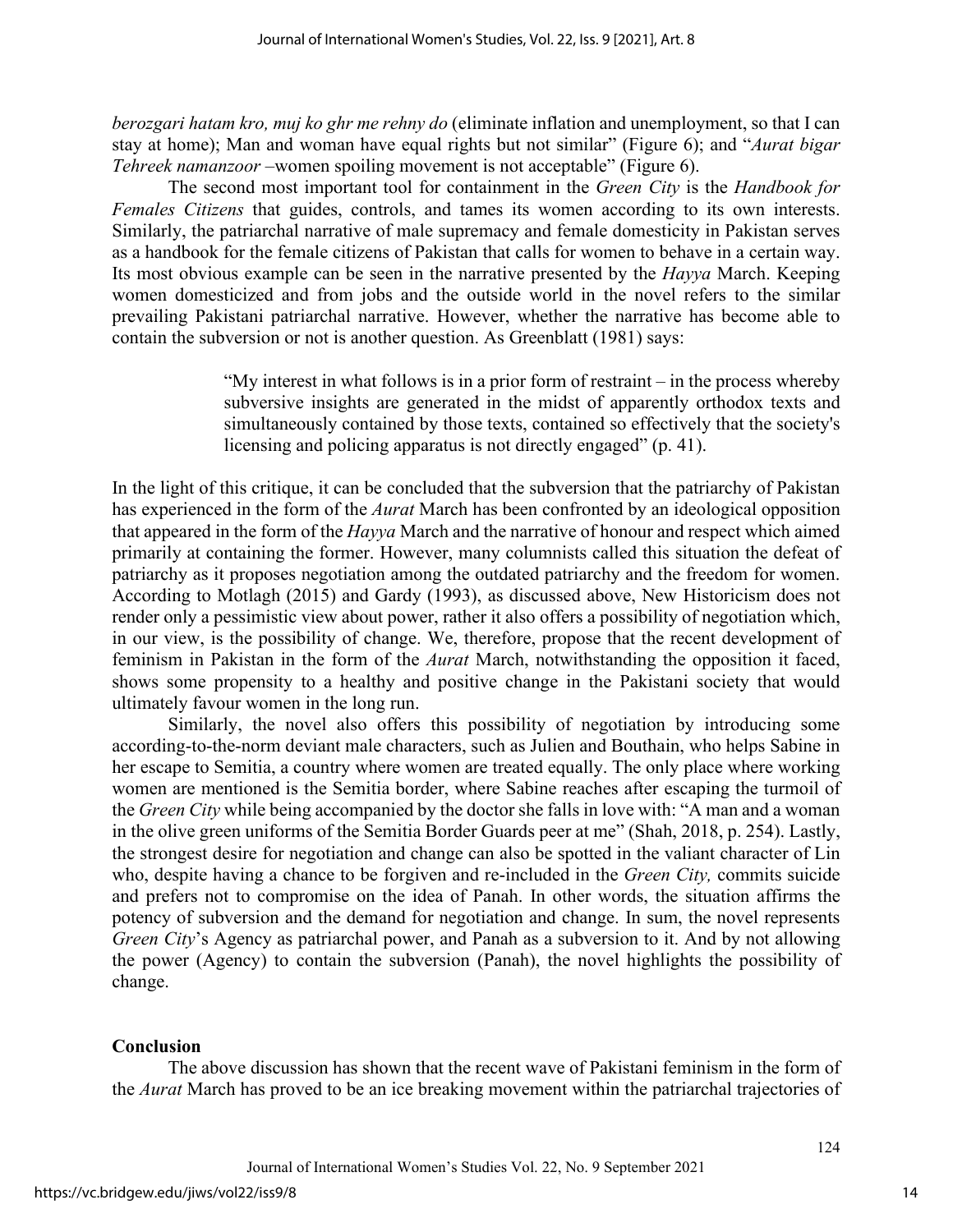Pakistani society; it has created a fissure in the set notions of gender politics in Pakistan. The New Historicist analysis of the movement as well as the selected novel of Bina Shah has contextualized the actual play of power by the patriarchal agency of Pakistan in its struggle to contain the subversion it confronted in the form of the under-discussion development of Pakistani feminism. In addition to this, the fight between the narrative of honour and the narrative of women's empowerment has been contextualized within the critiques of power, subversion, and containment, and it has been found that the power has tried to use the narrative of honour and decency to contain and supress the narrative of women's empowerment that emanated in the form of the *Aurat* March in Pakistan.

In light of the above discussion, we also conclude that power does not always contain subversion, and the event of its failure offers the possibility of negotiation that ultimately provides room for change. Moreover, the detailed analysis of the selected novel has shown that Bina Shah, like other feminist writers of Pakistan, displays and exposes the patriarchal tapestries in her novel and puts forward the narrative of women's empowerment while seeking positive and healthy change in Pakistani patriarchal society. This study also suggests reevaluating orthodox beliefs about the female body and demands the acceptance of women as women. By studying the contemporary Anglophone literature parallel to the current wave of Pakistani feminist movement, in the backdrop of the New Historicist approach, this study also invites future researchers to delve in this area of investigation due to its contemporary, practical, and explicatory nature.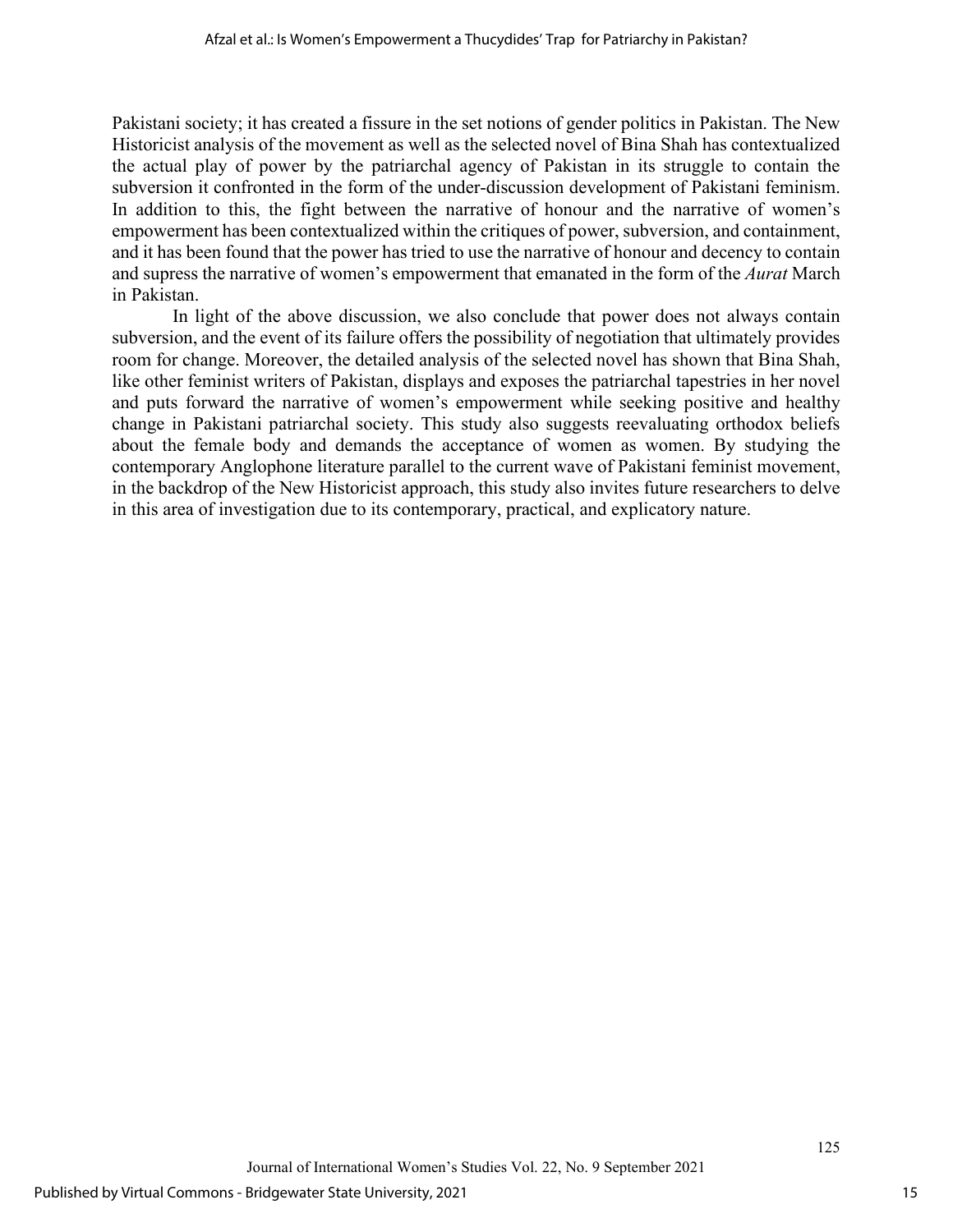**References**

- Allison, T. G. (2017). *Destined for war: Can America and China escape Thucydides's trap?* Boston, Massachusetts: Houghton Mifflin Harcourt.
- Asher, S. (2020, March 7). Aurat March: Pakistani women face violent threats ahead of rally. *BBC News*. Retrieved from<https://www.bbc.com/news/world-asia-51748152>
- Azeem, M. (2020). The Aurat march and Pakistan's struggle for women rights. *International Center for Non-Violent Conflict (ICNC)*. Retrieved on November 20, 2020 from <https://www.nonviolent-conflict.org/>
- Aziz, S. (2005). *Beyond petition and redress: Mixed legality and consent in marriage in Pakistan*. Lahore: Simorgh Publication.
- Bano, M. (2010). Female Madrassas in Pakistan:A response to modernity. Retrieved from [http://epapers.bham.ac.uk/1571/1/Bano\\_FemaleMadrasas.pdf.](http://epapers.bham.ac.uk/1571/1/Bano_FemaleMadrasas.pdf)
- Brannigan, J. (1998). *New historicism and cultural materialism.* (pp. 56-82, 133-155). Hampshire: Macmillan Press Ltd.
- Cheema, M. H. & Mustafa, A. (2009). From the Hudood Ordinances to the Protection of Women Act: Islamic Critiques of the Hudood Laws of Pakistan. *UCLA Journal of Islamic and Near Eastern Law.* Vol. 8, 1-48.
- Express, M. (2020). Islamists Hurl Stones: Women's Day Marchers Pakistan. Retrieved March 9, 2020 from [https://www.rappler.com/world/regions/south-central-asia/253824](https://www.rappler.com/world/regions/south-central-asia/253824-pakistani-womens-day-marchers-hit-stones-sticks) [pakistani-womens-day-marchers-hit-stones-sticks](https://www.rappler.com/world/regions/south-central-asia/253824-pakistani-womens-day-marchers-hit-stones-sticks)
- Foucault, M. (1972). *The archaeology of knowledge* (A. M. Sheridan Smith, Trans.). (pp. 105- 125). London: Routledge. (Original work published 1969).
- Foucault, M. (1980). *Power/Knowledge: Selected Interviews and Other Writings 1972-1977* (Ed. Colin Gordon; Colin Gordon et al, Trans.). London: Harvester Wheatsheaf.
- Ghani, L. (2019). Haters are trying to gaslight the Aurat March. Retrieved November 18, 2020 from [https://www.propergaanda.com/haters-are-trying-to-gaslight-the-aurat-march-co](https://www.propergaanda.com/haters-are-trying-to-gaslight-the-aurat-march-co-organiser-leena-ghani/)[organiser-leena-ghani/](https://www.propergaanda.com/haters-are-trying-to-gaslight-the-aurat-march-co-organiser-leena-ghani/)
- Grady, H. (1993). Containment, subversion, and postmodernism. *Textual Practice,* 7(1), 31-49.
- Greenblatt, S. (1980). *Renaissance self-fashioning: From More to Shakespeare*. (pp. 11-33). Chicago and London: University of Chicago Press.
- Greenblatt, S. (1981). Invisible Bullets: Renaissance Authority and its Subversion. *Glyph.* Vol 8. pp. 40-6l.
- Iqtidar, H. (2011). Secularism Beyond the State: the 'State' and the 'Market' in Islamist Imagination. *Modern Asian Studies. 45* (3), 535-564.
- Iqtidar, H. (2011). *Secularizing Islamists? Jamaat-i-Islami and Jama`at-ud-Da`wa in Urban Pakistan*. Chicago: Chicago University Press.
- Jalil. X. (2020, March 10). Women on the march. *DAWN News*. Retrieved on November 20, 2020 from<https://www.dawn.com/news/1539139>
- Jamal, A. (2013). *Jamaat-e-Islami women in Pakistan: Vanguard of a new modernity?* New York: Syracuse University Press.
- Kabir, A. J. (2011). Deep topographies in the fiction of Uzma Aslam Khan. *Journal of Postcolonial Writing*. 47(2), 173-185.
- Kanwal, A. (2018). Apology or No Apology: Indigenous Models of Subjection and Emancipation in Pakistani Women's Fiction. *Journal of International Women's Studies*. 19(6), 118-131.